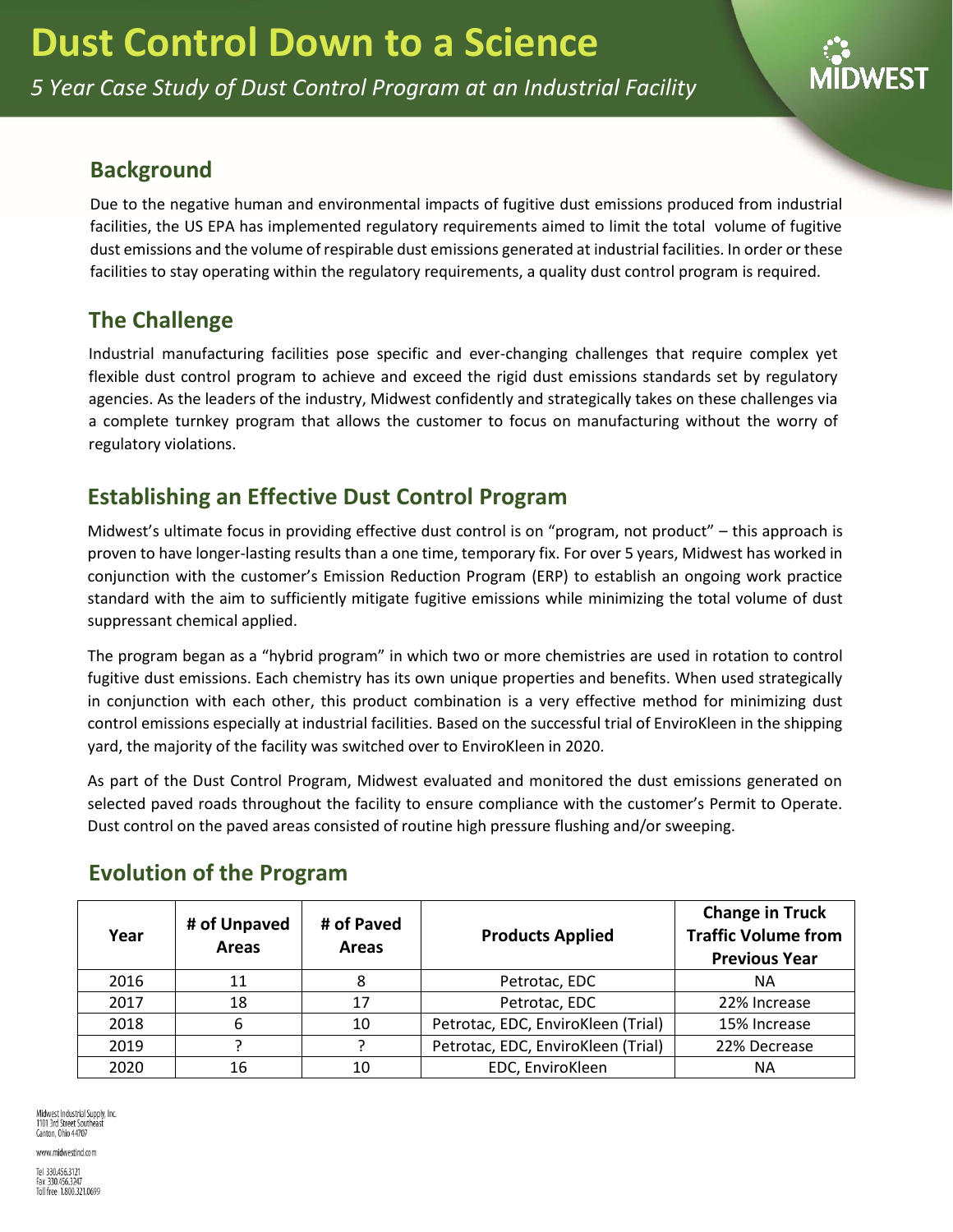

### **Evaluating and Monitoring the Performance of the Program**

To quantify the effectiveness of the Dust Control Program, Midwest's Dust Control Engineering group conducted routine performance monitoring consisting of:

- 1. **Instantaneous Visual Emissions Observations (VEO**) VEO's are an U.S. E.P.A. method in which a certified observer evaluates, quantifies, and records the opacity of a dust plume using a standard and recognized procedure.
- 2. **Silt load sample collection and testing** Silt Load testing is an US E.P.A. method used to predict and quantify dust emissions from the resuspension of loose material on the unpaved surface due to traffic. Per EPA's AP-42 document, the term "silt loading" refers to the mass of silt-size material per unit area of travel (g/m<sup>2</sup>).

## **Results of the Program: Visual Emissions Observations**

| Year | <b>Unpaved Areas</b><br><b>Treated VEO Range</b> | <b>Unpaved Areas</b><br><b>Average Treated</b><br><b>VEO</b> | <b>Paved Areas</b><br><b>Treated VEO Range</b> | <b>Paved Areas Average</b><br><b>Treated VEO</b> |
|------|--------------------------------------------------|--------------------------------------------------------------|------------------------------------------------|--------------------------------------------------|
| 2016 | <b>NA</b>                                        | ΝA                                                           | ΝA                                             | <b>NA</b>                                        |
| 2017 | $0 - 25%$                                        | 7%                                                           | $0 - 30%$                                      | 11%                                              |
| 2018 | 0-30%                                            | 9%                                                           | $0 - 25%$                                      | 9%                                               |
| 2019 | $0 - 20%$                                        |                                                              |                                                |                                                  |
| 2020 | 0-40%                                            | 8%                                                           | $0 - 15%$                                      | 7%                                               |

## **Results of the Program: Silt Loading on Unpaved Areas**

Silt load testing was performed in three unpaved areas to determine the volume of loose surface silt content over the course of the 2020 dust control season. The chart below demonstrates the reduction in silt load achieved and maintained at 3 selected unpaved areas throughout the 2020 dust control season.

| Location             | <b>Untreated Silt Load,</b> | <b>Avg. Silt Content During</b> | % Reduction in Silt Load         |
|----------------------|-----------------------------|---------------------------------|----------------------------------|
|                      | g/m2                        | Season (g/m2)                   | <b>Maintained Through Season</b> |
| <b>Shipping Yard</b> | 486.65                      | 156.89                          | 68%                              |
| Scrap Yard           | 1564.15                     | 272.90                          | 83%                              |
| 16" Bloom Yard       | 1400.61                     | 479.60                          | 66%                              |
| Average              | 1150.47                     | 303.13                          | 74%                              |

An overall average reduction of 74% was achieved and maintained through the 2020 season at the three identified unpaved areas.

Midwest Industrial Supply, Inc. 1101 3rd Street Southeast Canton, Ohio 44707

www.midwestind.com

Tel 330.456.3121 Fax 330.456.3247<br>Toll free 1.800.321.0699